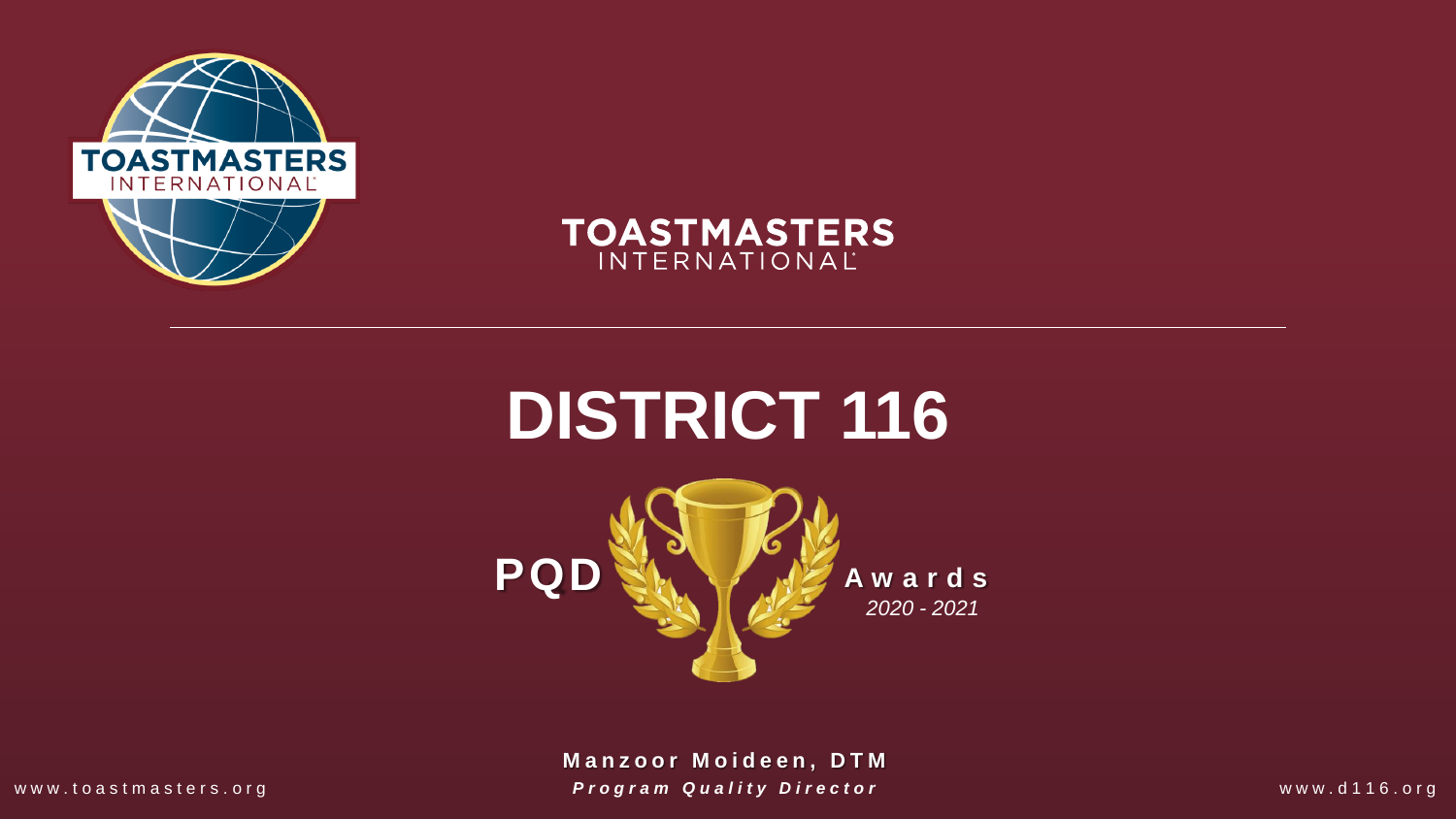### *" T h e D e s t i n a t i o n d e t e r m i n e s t he D i r e c t i o n "*

**D r . R a l p h C S m e d l e y** 

Founder, Toastmasters International

We have officially embarked on our *Toastmasters Year 2020-2021*.

Be in any organization, *great accomplishments* are always preceded by *persistent dreams* and *solid efforts* of individuals and teams, alike.

As District 116 PQD, I urge all the Members, Club Officers and Area/Division Officials to *align the goals*, and *collaborate/complement*

each other in *accomplishing* the *A W A R D S* set for this year to recognize your efforts as a **Toastmaster**

Wishing all a Blessed Year filled with *Happiness, Achievements and Success!*

**M a n z o o r M o i d e e n , D T M** *P r o g r a m Q u a l i t y D i r e c t o r*

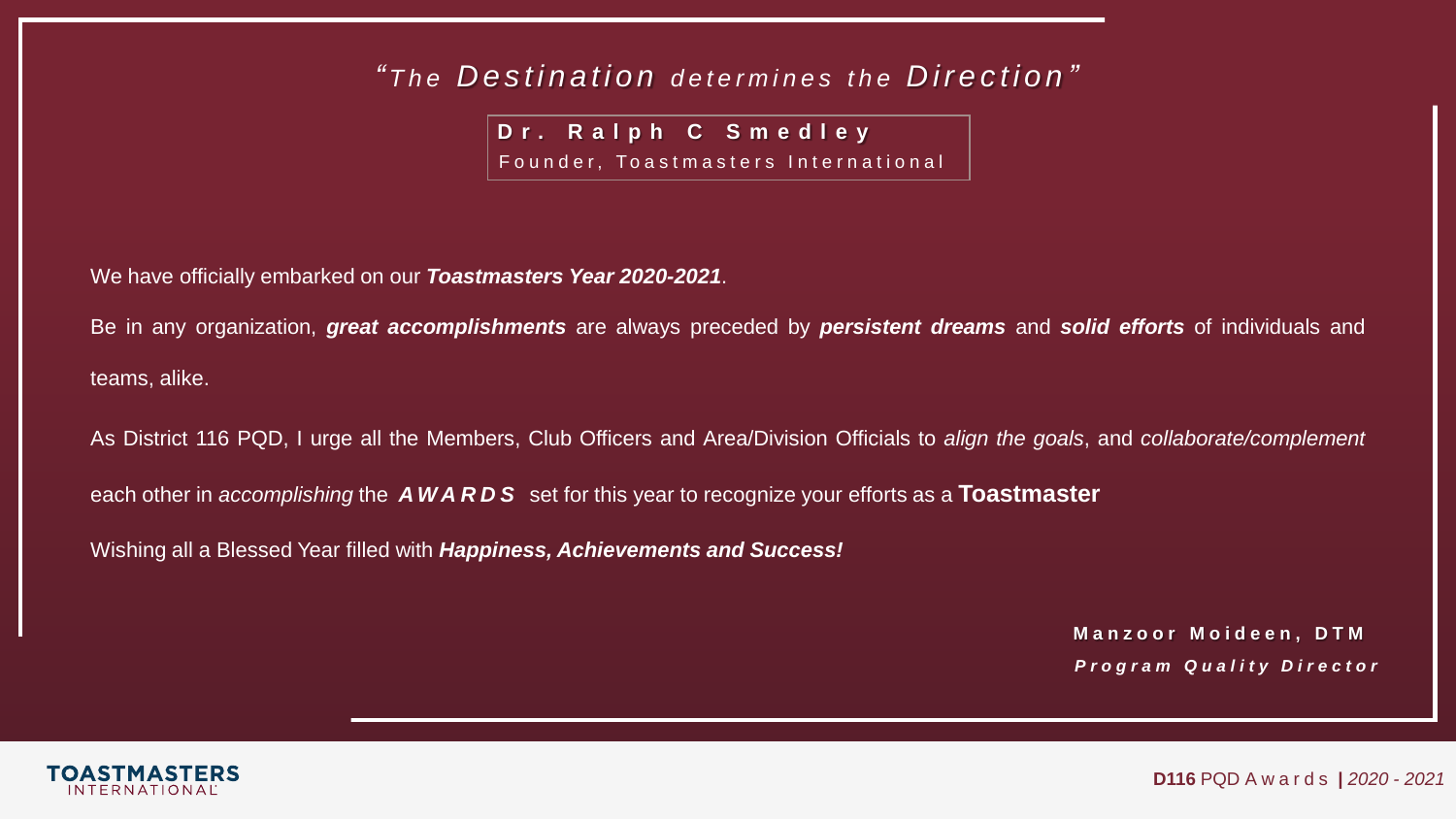## *General* **Guidelines**

For all *2020-2021* **PQD** A w a r d s , the time period for achievements will be considered from *01-Jul-2020* to *31-Mar-2021*

 $\checkmark$  The cut-off date for various awards/achievements varies. Kindly refer to the respective award guidelines for details

 $\checkmark$  The PQD awards will be accorded at the DTAC 2021 or Awards Ceremony, details of which will be followed in the due course

Queries, if any, may be addressed to the **PQD Awards team** - 116pqdawards@gmail.com

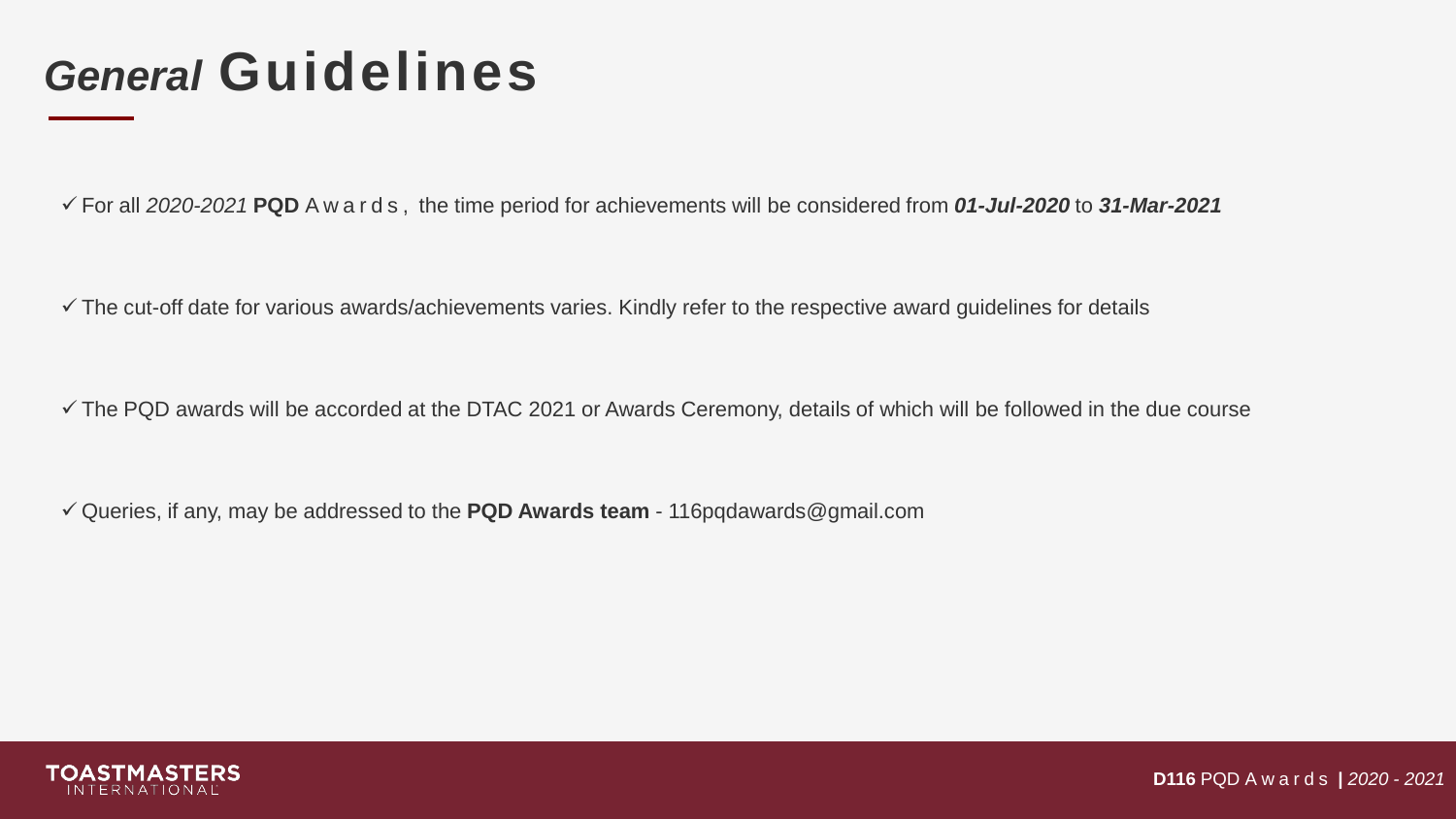## **Award** *Categories*

### **Member** *Level* **Club** *Level*

| PQD-M1 | Pathways Champ Award             |
|--------|----------------------------------|
| PQD-M2 | <b>Pathways Achiever Award</b>   |
| PQD-M3 | <b>Exceptional Learner Award</b> |
| PQD-M4 | <b>Pathways Mentor Award</b>     |
| PQD-M5 | DTM Award                        |
|        |                                  |

| PQD-C1 | <b>Super Seven Award</b>            |
|--------|-------------------------------------|
| PQD-C2 | <b>Educational Excellence Award</b> |
| PQD-C3 | <b>Fast Five Award</b>              |
| PQD-C4 | <b>Swift Seven Award</b>            |
| PQD-C5 | Turbo Ten Award                     |
| PQD-C6 | <b>Rising Star Award</b>            |
| PQD-C7 | <b>Pinnacle Crown Award</b>         |
| PQD-C8 | <b>Outstanding Club Award</b>       |
| PQD-C9 | Golden Gavel Award                  |

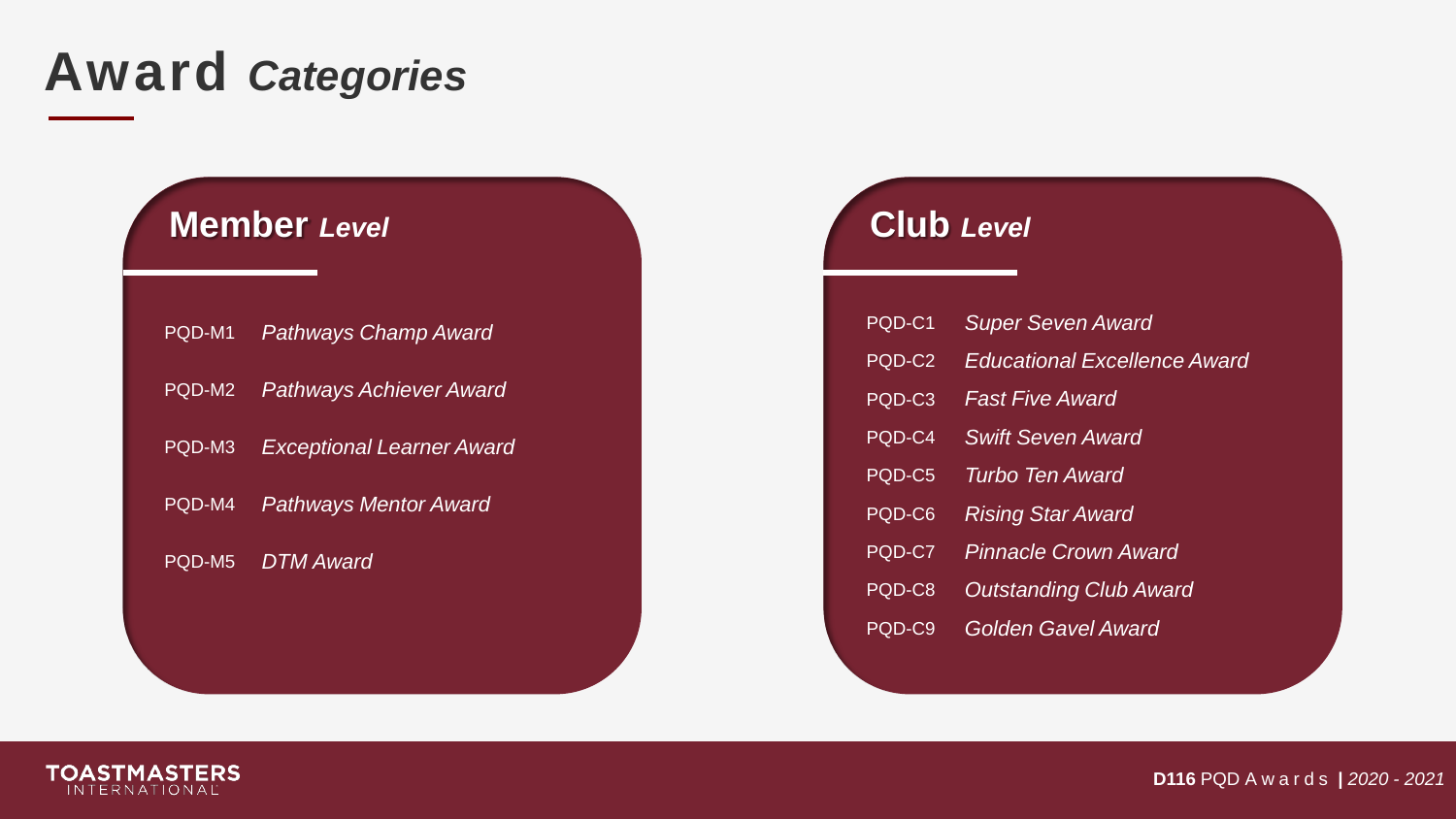## **Award** *Categories*

| PQD-A1 | <b>Outstanding Area in Education</b> |
|--------|--------------------------------------|
|        | <b>Award</b>                         |

PQD-A2 *High Performing Area Award* 

PQD-A3 *Area High Achiever Award* 

### **Area** *Level* **Division** *Level*

### PQD-D1 *Outstanding Division in Education Award*

### PQD-D2 *High Performing Division Award*



**D116** PQD A w a r d s *| 2020 - 2021*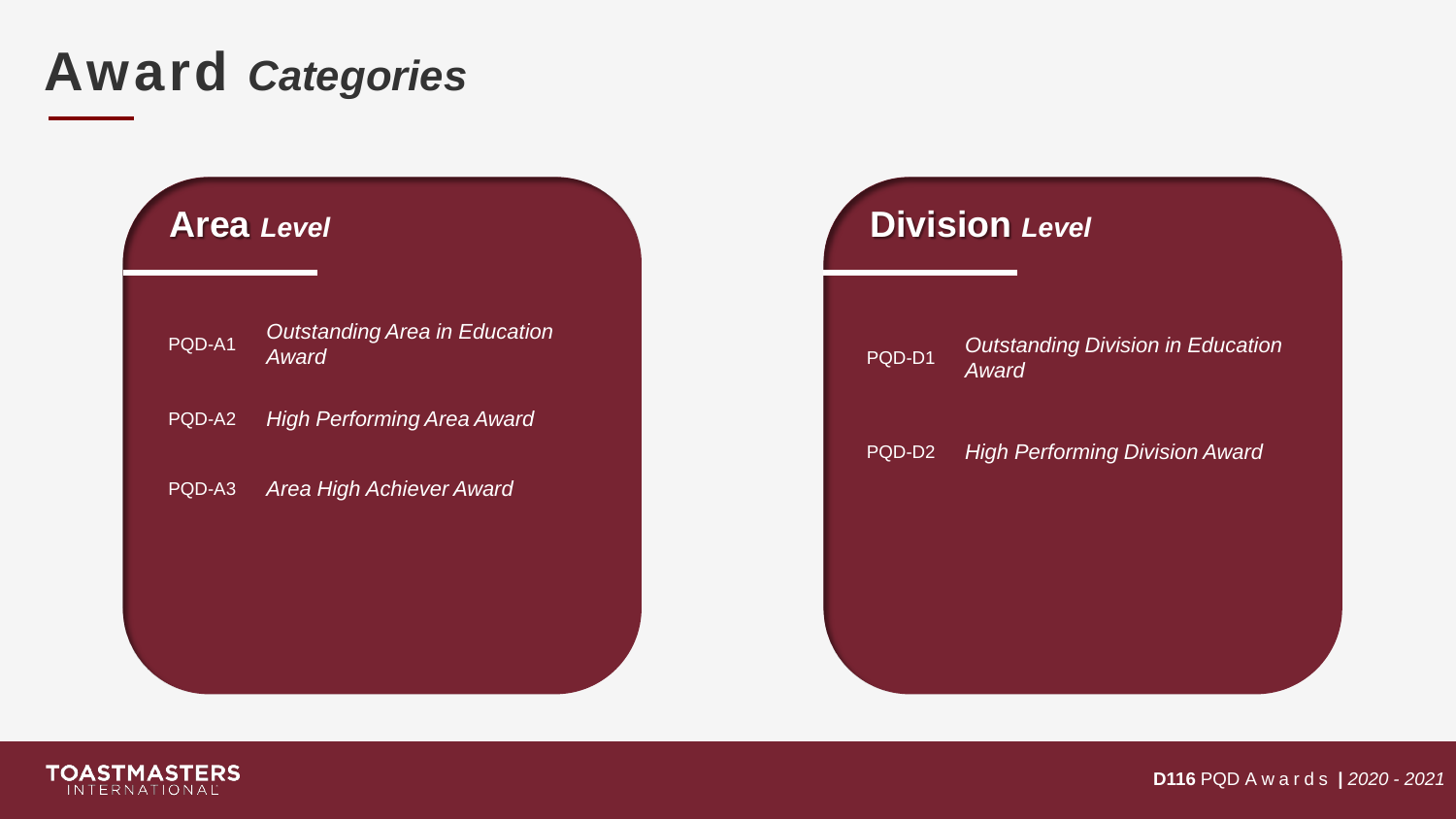## *Guidelines* **| Member Awards**

| $C$ o d e | <b>Award Title</b>                         | Criteria                                                                                                                                                                                                                                         | <b>Cut-off Date</b> | Verification                                                                                                                             | Award        |
|-----------|--------------------------------------------|--------------------------------------------------------------------------------------------------------------------------------------------------------------------------------------------------------------------------------------------------|---------------------|------------------------------------------------------------------------------------------------------------------------------------------|--------------|
| PQD-M1    | <b>Pathways Champ</b><br><b>Award</b>      | Awarded to members who complete one path                                                                                                                                                                                                         | 31-Mar-2021         | Member to<br>Dashboard &<br>ΤL<br>screenshot of<br>share<br>their<br>profile<br>to<br>respective<br>116pqdawards@gmail.com               | Medal/Trophy |
| PQD-M2    | <b>Pathways Achiever</b><br><b>Award</b>   | Awarded to members who completes minimum two<br>paths                                                                                                                                                                                            | 31-Mar-2021         | TI Dashboard & Member to<br>screenshot of<br>their<br>share<br>profile<br>to<br>respective<br>116pqdawards@gmail.com                     | Medal/Trophy |
| PQD-M3    | <b>Exceptional</b><br><b>Learner Award</b> | Awarded to the Top 3 Members who achieve highest<br>number of educational awards                                                                                                                                                                 | 31-Mar-2021         | TI Dashboard                                                                                                                             | Medal/Trophy |
| PQD-M4    | <b>Pathways Mentor</b><br><b>Award</b>     | Awarded to members who successfully complete the<br>Pathways Mentoring Program during the year 2020-<br>21 and mentor at least three members of their clubs<br>in successfully completing minimum three speeches<br>each, during the same period | 31-Mar-2021         | Submission<br>Pathways<br>0f<br>Mentor Certificate & relevant<br>evidence from the Club VP-<br>Education<br>to<br>116pqdawards@gmail.com | Medal/Trophy |
| PQD-M5    | <b>DTM Award</b>                           | Awarded to members who achieve the Distinguished<br>Toastmaster status, within the term                                                                                                                                                          | 31-Mar-2021         | <b>TI Dashboard</b>                                                                                                                      | DTM Pin      |

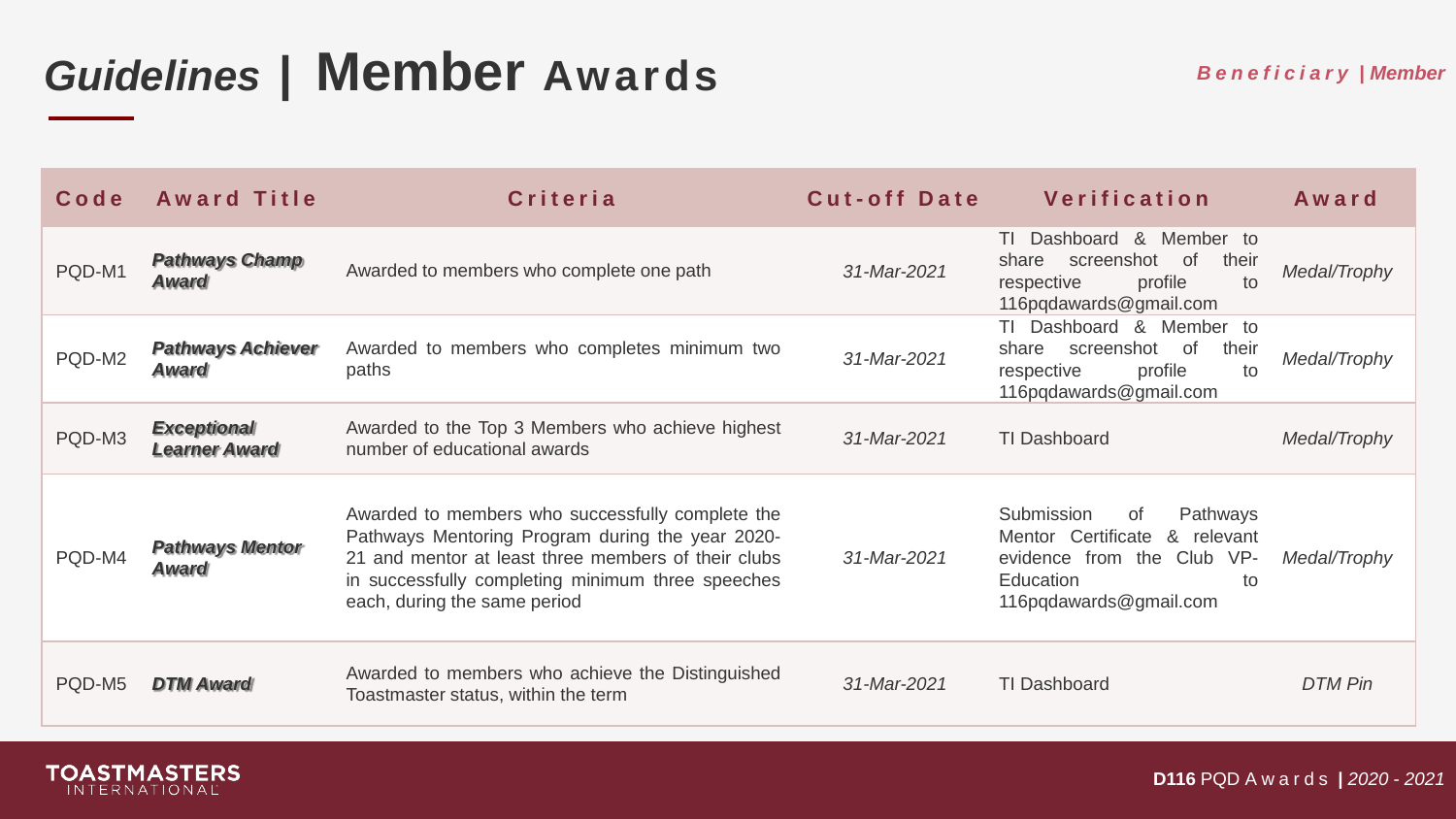# *Guidelines* **| Club Awards**

| $C$ o d e | <b>Award Title</b>                            | Criteria                                                                                                                              | Cut-off Date | Verification | Award               |
|-----------|-----------------------------------------------|---------------------------------------------------------------------------------------------------------------------------------------|--------------|--------------|---------------------|
| PQD-C1    | <b>Super Seven Award</b>                      | Awarded to clubs wherein all 7 Club Officers are trained<br>in both rounds of COT                                                     | 31-Mar-2021  | TI Dashboard | Ribbon for the club |
| PQD-C2    | <b>Educational</b><br><b>Excellence Award</b> | Awarded to the Top 5 Clubs that achieve the highest<br>number of education awards per base membership %<br>and with 20 active members | 31-Mar-2021  | TI Dashboard | Ribbon for the club |
| PQD-C3    | <b>Fast Five Award</b>                        | Awarded to clubs that achieve 5 out of 10 DCP points,<br>with 20 active members                                                       | 31-Dec-2020  | TI Dashboard | Ribbon for the club |
|           | PQD-C4 Swift Seven Award                      | Awarded to clubs that achieve 7 out of 10 DCP points,<br>with 20 active members                                                       | 31-Dec-2020  | TI Dashboard | Ribbon for the club |
| PQD-C5    | <b>Turbo Ten Award</b>                        | Awarded to clubs that achieve 10 out of 10 DCP points,<br>with 20 active members                                                      | 31-Jan-2021  | TI Dashboard | Ribbon for the club |



**D116** PQD A w a r d s *| 2020 - 2021*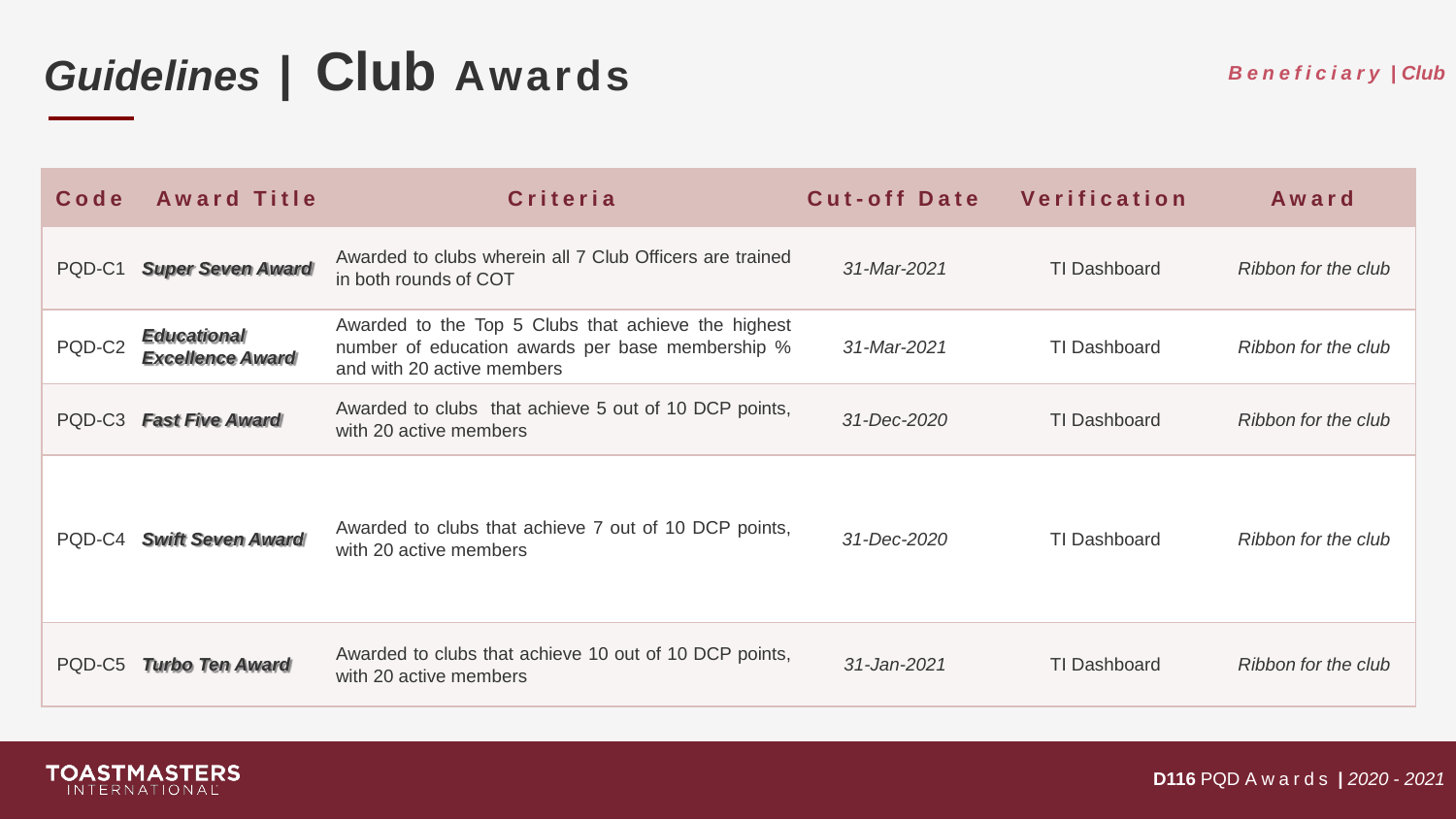# *Guidelines* **| Club Awards**

| $C$ o d e | <b>Award Title</b>                    | Criteria                                                                                                                                                                                                                                                                                                                                                                                                                                                                                        | Cut-off Date | Verification                                                                                                                          | Award                                      |
|-----------|---------------------------------------|-------------------------------------------------------------------------------------------------------------------------------------------------------------------------------------------------------------------------------------------------------------------------------------------------------------------------------------------------------------------------------------------------------------------------------------------------------------------------------------------------|--------------|---------------------------------------------------------------------------------------------------------------------------------------|--------------------------------------------|
| PQD-C6    | <b>Rising Star Award</b>              | Awarded to new clubs that are chartered on or after 01-<br>maintain base membership and achieve<br>Jul-2020,<br>$DCP>=5$                                                                                                                                                                                                                                                                                                                                                                        | 31-Dec-2020  | TI Dashboard                                                                                                                          | Ribbon for the club                        |
| PQD-C7    | <b>Pinnacle Crown</b><br><b>Award</b> | Awarded to clubs that achieve Presidents Distinguished<br>Status for the third consecutive year in the term, with 20<br>active members                                                                                                                                                                                                                                                                                                                                                          | 31-Mar-2021  | TI Dashboard                                                                                                                          | Ribbon for the club                        |
| PQD-C8    | <b>Outstanding Club</b><br>Award      | Awarded to clubs that achieve all the criteria listed<br>below, with 20 active members and 100% base<br>members<br>▶ 10 different club members achieving education<br>awards<br>Minimum 5 Educational modules conducted at the<br>club from Successful Club /Leadership Excellence /<br>Speaker<br><b>Better</b><br><b>Series</b><br>Should be a sponsor club of a new club chartered in<br>the current term. At least one member from the club<br>shall be a sponsor / mentor of the new club. | 31-Mar-2021  | TI Dashboard & Club<br>meeting agendas to be<br>shared to:<br>116 pg dawards @gmail.com<br>as and when published, on<br>regular basis | Ribbon for the club $+$<br>Trophy for VP-E |

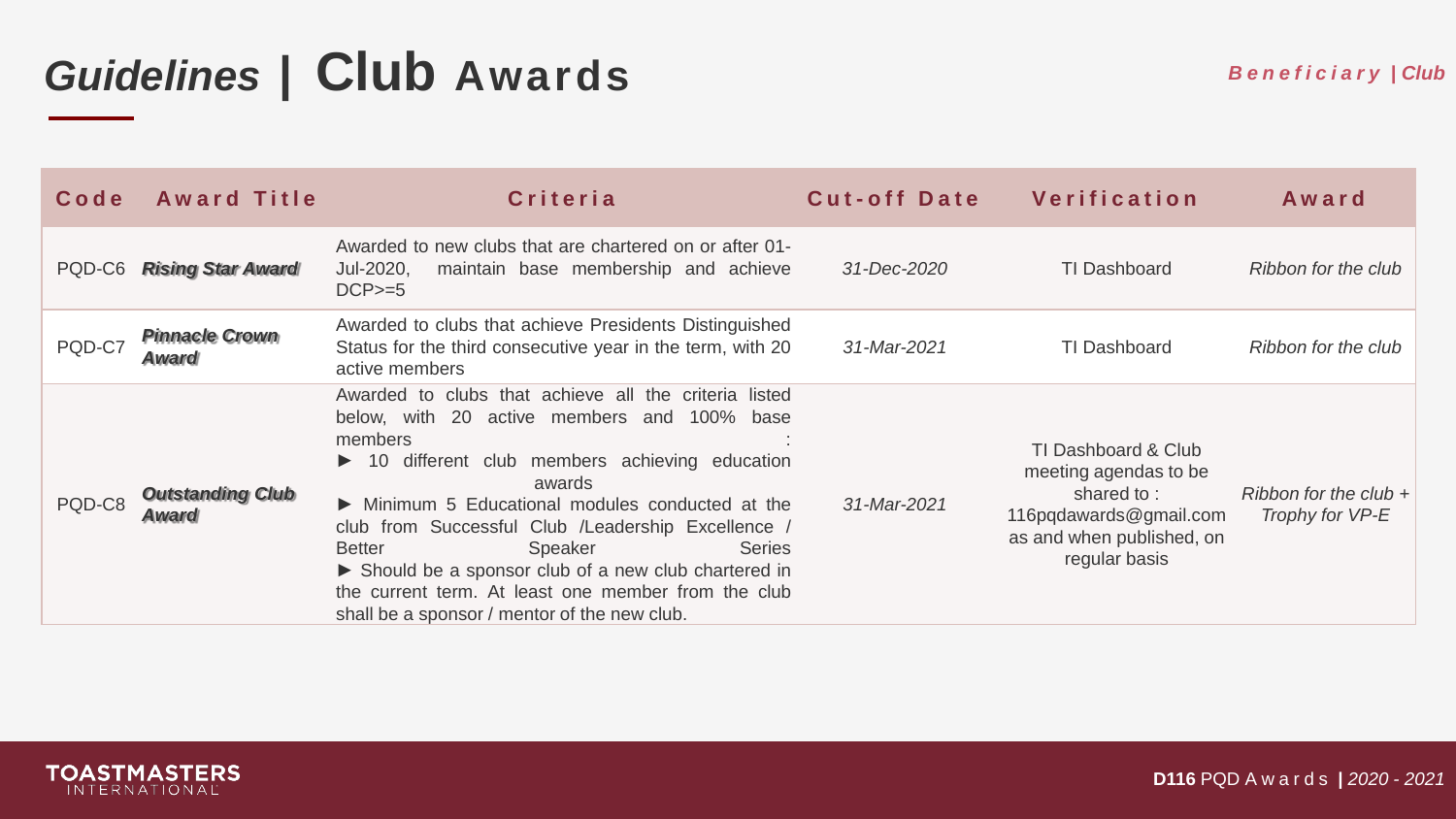# *Guidelines* **| Club Awards**

| $C$ o d e | <b>Award Title</b>        | <b>Criteria</b>                                                                                                                                                                                                                                                                                                                                                                                                                                                                                                                                                                                                                                                                                                                                                                                                                                                                                                                                                                                                                                                                                                                                                                                                                                                                                                                                                                                                          | <b>Cut-off Date</b>                                             | Verification                                                                                                                                                                  | Award                                    |
|-----------|---------------------------|--------------------------------------------------------------------------------------------------------------------------------------------------------------------------------------------------------------------------------------------------------------------------------------------------------------------------------------------------------------------------------------------------------------------------------------------------------------------------------------------------------------------------------------------------------------------------------------------------------------------------------------------------------------------------------------------------------------------------------------------------------------------------------------------------------------------------------------------------------------------------------------------------------------------------------------------------------------------------------------------------------------------------------------------------------------------------------------------------------------------------------------------------------------------------------------------------------------------------------------------------------------------------------------------------------------------------------------------------------------------------------------------------------------------------|-----------------------------------------------------------------|-------------------------------------------------------------------------------------------------------------------------------------------------------------------------------|------------------------------------------|
| PQD-C9    | <b>Golden Gavel Award</b> | Awarded to clubs that achieve all the criteria listed below:<br>• Club should have conducted minimum of 16 meetings<br>between 01-Jul-2020 to 31-Mar-2021<br>Achieve 10/10 DCP goals by 31st March 2021<br>All the club officers 7/7 must be trained in both the COTs<br>• Club must have conducted the Moments of Truth module at<br>least one time before 31-Dec-2020<br>The club should have at least 30 members as of 31-Mar-<br>2021<br>All the club meetings should have minimum of 20 club<br>members in attendance for at least 15 meetings (Attendance<br>register copy / proof to be submitted).<br>At least one non-Toastmaster guest must be present in each<br>meeting (Copy of guest book to be submitted along with the<br>minutes of the meeting to 116pqdawards@gmail.com)<br>Club should not have NEGATIVE Membership Growth.<br>▶ Both President and VPE must attend all the District Council<br>meetings in person<br>Agenda must be released and circulated minimum three days<br>prior to the meeting. (Agenda to be shared to :<br>116pqdawards@gmail.com as and when published<br>▶ Club meeting minutes must be circulated within a week.<br>MOM to be shared to: 116pqdawards@gmail.com as and when<br>released<br>The club should have at least five members who attended the<br>Judges training and two members attended the Chief Judges<br>training in the current term before 31-Dec-2020 | Bifurcated timelines, as<br>stated in corresponding<br>criteria | TI Dashboard & Club meeting<br>agenda, guest book, attendance<br>copy & minutes to be shared to<br>116pqdawards@gmail.com<br>and when released/published, on<br>regular basis | Golden Gavel +<br>as Ribbon for the Club |

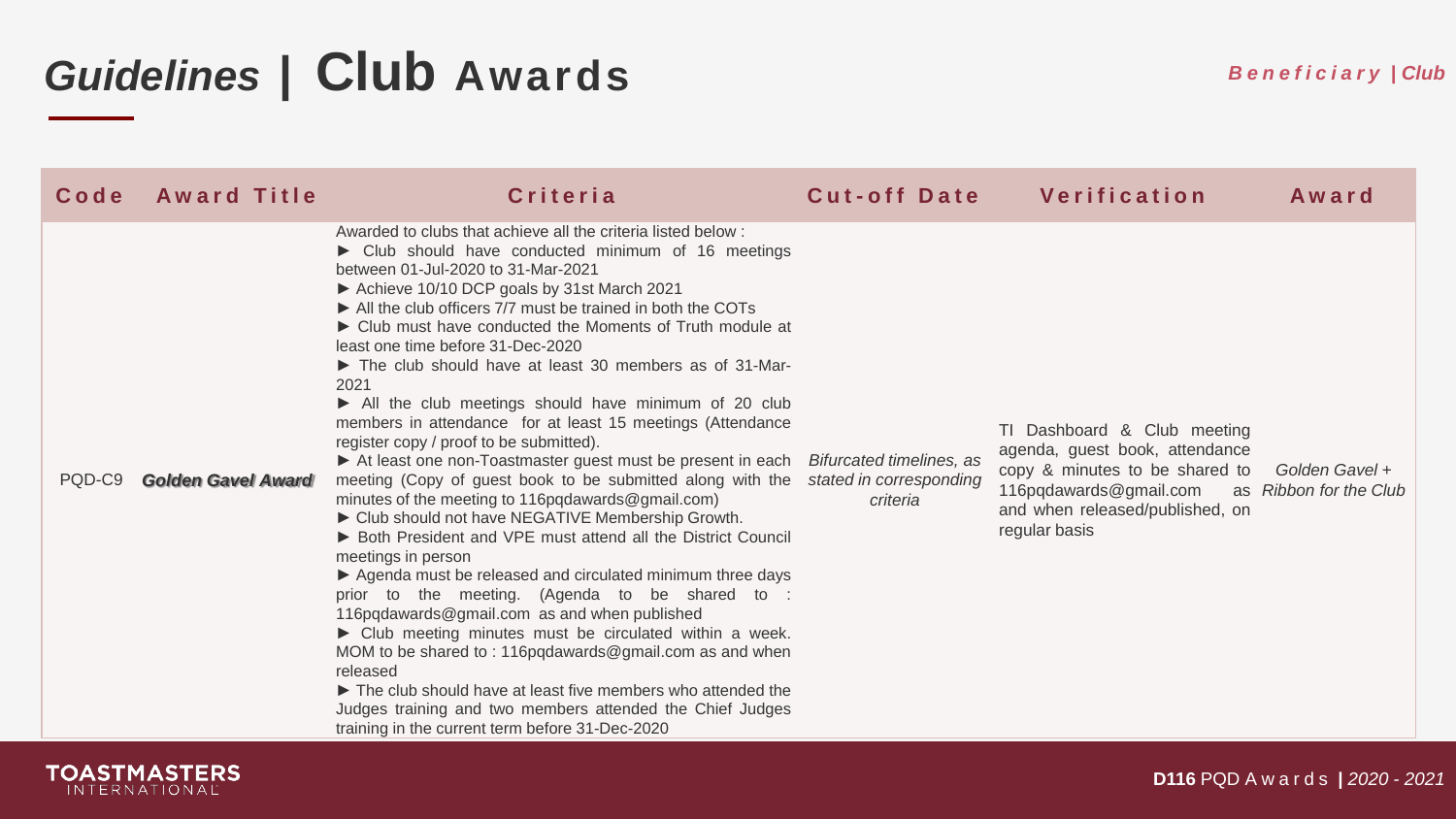### *Guidelines* **| Area Awards**

| $C$ o d e | <b>Award Title</b>                                   | Criteria                                                                                                                                                                                            | Cut-off Date | Verification        | Award        |
|-----------|------------------------------------------------------|-----------------------------------------------------------------------------------------------------------------------------------------------------------------------------------------------------|--------------|---------------------|--------------|
| PQD-A1    | <b>Outstanding Area in</b><br><b>Education Award</b> | Awarded to the Top 3 Areas that achieve highest number<br>of Educational awards                                                                                                                     | 31-Mar-2021  | <b>TI Dashboard</b> | Medal/Trophy |
| PQD-A2    | <b>High Performing Area</b><br><b>Award</b>          | Awarded to the area having all their base Clubs<br>Distinguished, with minimum 20 members in all clubs<br>including new clubs                                                                       | 31-Mar-2021  | <b>TI Dashboard</b> | Medal/Trophy |
| PQD-A3    | <b>Area High Achiever</b><br>Award                   | the<br>that<br>achieve<br><b>Presidents</b><br>Awarded<br>area<br>to<br>Distinguished Status, with all base clubs distinguished,<br>and with minimum 20 members in all clubs including new<br>clubs | 31-Mar-2021  | TI Dashboard        | Medal/Trophy |

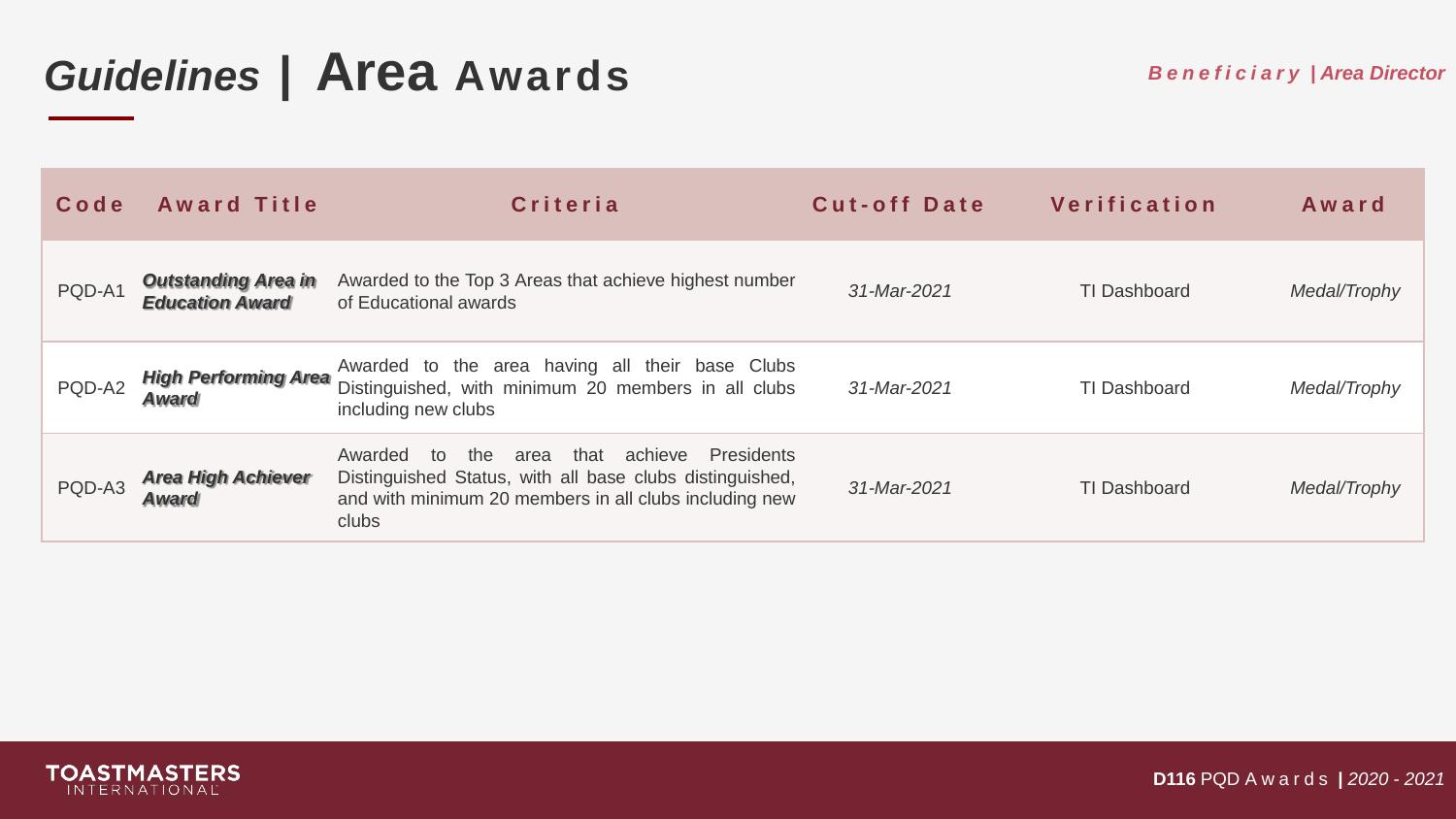## *Guidelines* **| Division Awards**

| Code   | <b>Award Title</b>                              | Criteria                                                                                                                                | <b>Cut-off Date</b> | Verification        | Award                                                |
|--------|-------------------------------------------------|-----------------------------------------------------------------------------------------------------------------------------------------|---------------------|---------------------|------------------------------------------------------|
| PQD-D1 |                                                 | <b>Outstanding Division</b> Awarded to the Top Division that achieves highest<br><i>in Education Award</i> number of Educational awards | 31-Mar-2021         | <b>TI Dashboard</b> | $Trophy +$<br>Complementary<br>Entry to DTAC<br>2021 |
| PQD-D2 | <b>High Performing</b><br><b>Division Award</b> | Awarded to the Top Division in which all base clubs have<br>achieved the Distinguished status                                           | 31-Mar-2021         | <b>TI Dashboard</b> | $Trophy +$<br>Complementary<br>Entry to DTAC<br>2021 |